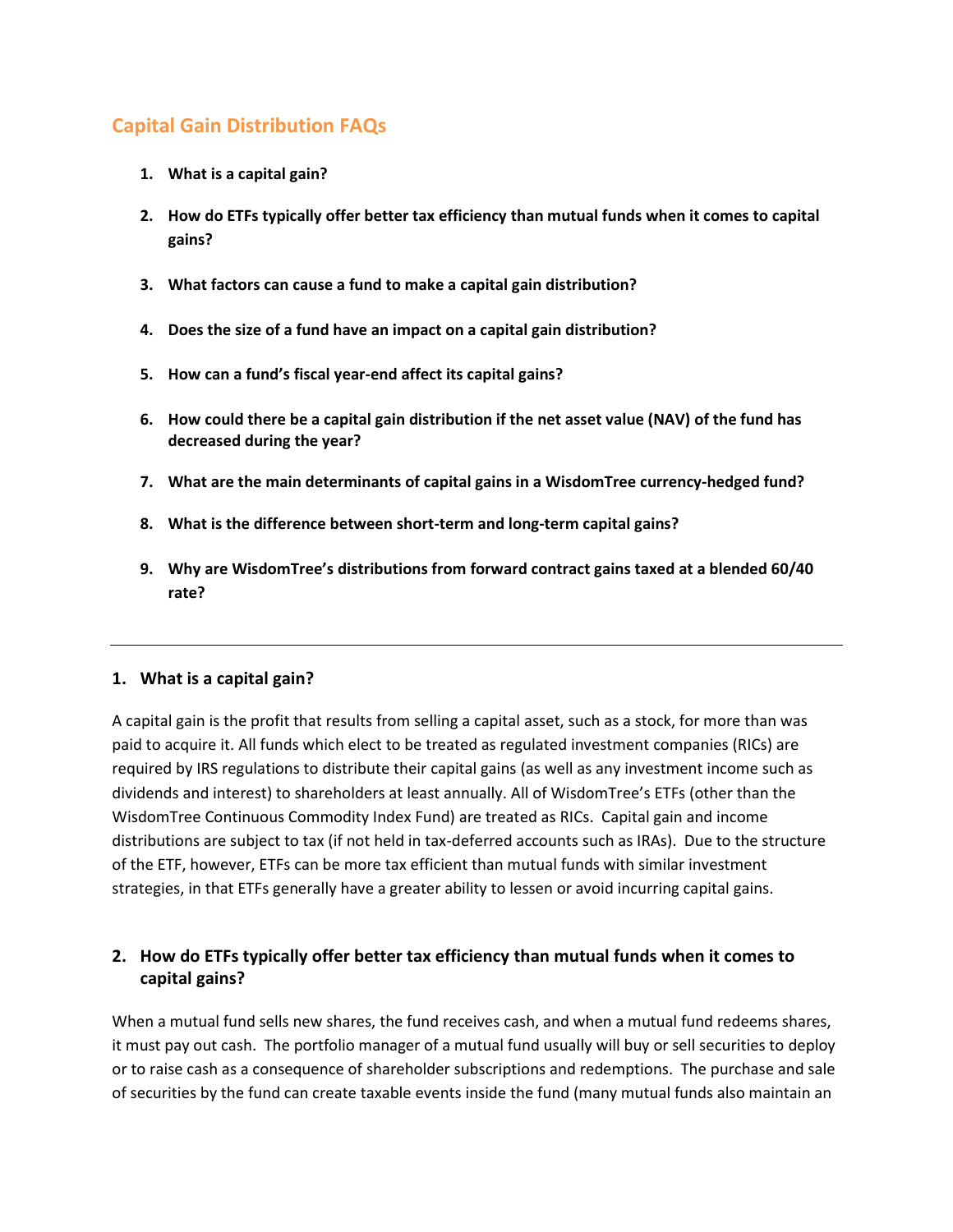uninvested cash balance to be able to handle some redemptions without the need to sell portfolio securities, but such a balance creates what is called "cash drag"). By contrast, many ETFs use an "inkind" mechanism when growing and shrinking in size. ETF shares are created and redeemed with certain parties known as "authorized participants" (AP) who buy and sell ETF shares in large blocks known as "creation units." With an in-kind mechanism, the ETF receives portfolio securities from an AP in exchange for new ETF shares when the ETF grows, and delivers portfolio securities to the AP in exchange for existing ETF shares when the ETF shrinks. Typically, it is not a taxable event to the ETF to deliver portfolio securities to an AP, even if those shares have increased in value during the time they were owned by the ETF. That is the structural advantage that enables ETFs to typically be more tax efficient than mutual funds.

### **3. What factors can cause a fund to make a capital gain distribution?**

Even when an ETF uses in-kind creation and redemption of ETF shares, it still may incur capital gains due to other factors, including but not limited to:

- Selling investments to rebalance the portfolio.
- Realizing gains on derivative instruments, such as options or forwards, which are not eligible to be transacted in-kind. Since derivative instruments cannot be transacted in-kind, they therefore generate taxable events within an ETF.
- Taxable corporate action events on securities held within an ETF.

### **4. Does the size of a fund have an impact on a capital gain distribution?**

Yes. Gains are proportionately distributed according to the number of shares fund holders own on the capital gain distribution record date. As a fund's shareholder base grows, the tax impact of gains per share diminishes. Conversely, a shrinking shareholder base amplifies the per share tax impact of gains.

### **5. How can a fund's fiscal year-end affect its capital gains?**

In order to offset current or future capital gains, funds may take steps to seek to generate capital losses, such as implementing any redemptions in whole or in part in cash to sell securities that generate a loss. If gains are realized toward the end of a fund's fiscal year (different funds have different fiscal year-ends, which you can find on a sponsor's website), the ETF has less time to seek to take any such actions. All RICs are required by IRS regulations to distribute substantially all of their net investment income and capital gains to shareholders at least annually. Also, funds are subject to an "excise tax" unless they distribute by calendar year-end substantially all of their capital gains incurred during the twelve-month period ending October 31 – so if gains are realized close to October 31, the ETF has less time to seek to take actions that might reduce gains.

## **6. How could there be a capital gain distribution if the net asset value (NAV) of the fund has decreased during the year?**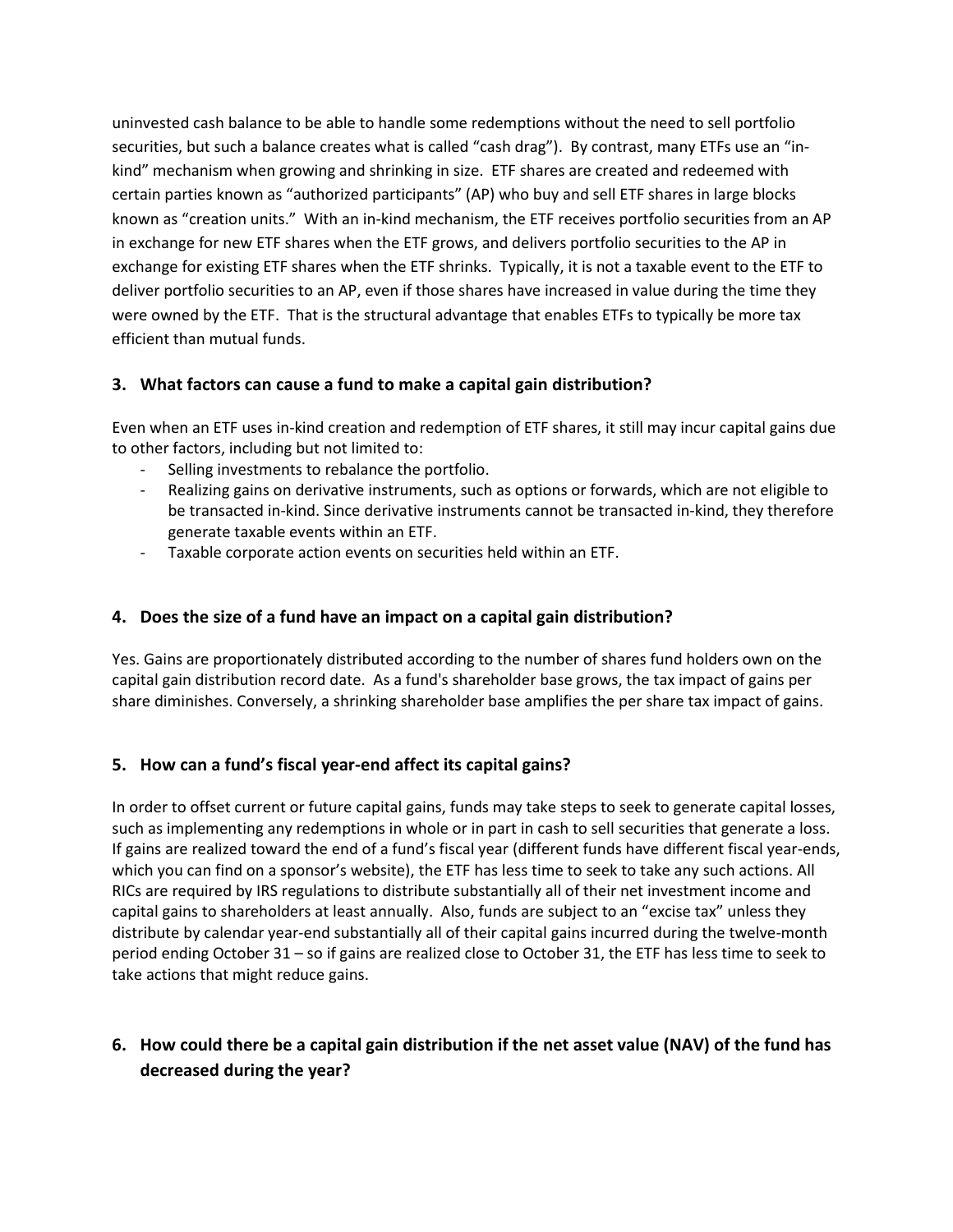Capital gain distributions reflect the sum of net realized gains and losses from all the sales of individual securities and other investments, and other realized gain and loss recognition occurrences (such as those recognized on options and forwards) in a fund during the relevant tax periods. Therefore, even if the overall value of the securities in a fund's portfolio have decreased during the period due to unrealized losses, and consequently the ETF's NAV as well, the sale of the securities that occurred during the period can still result in realized capital gains that are distributable to fund shareholders since unrealized losses on securities cannot be offset against realized gains.

### <span id="page-2-0"></span>**7. What are the main determinants of capital gains in a WisdomTree currency-hedged fund?**

WisdomTree's currency-hedged ETFs are designed to neutralize the inherent long currency exposure that comes with holding local foreign stock by entering into one-month forward contracts each month and rebalancing at month-end. If the underlying currency depreciates against the U.S. dollar, the value of the forward contracts will likely increase and therefore generate taxable gains. The WisdomTree Funds make a tax election to treat gains on forward contracts as capital (as opposed to ordinary income). Forward contracts cannot be traded in-kind and therefore can increase the possibility of a taxable capital gain within the WisdomTree currency-hedged ETFs.

### <span id="page-2-1"></span>**8. What is the difference between short-term and long-term capital gains?**

The IRS does not tax all capital gains equally; the tax rate can vary depending on how long the asset was held before it was sold. Realized gains on assets that were held for more than a year qualify as long-term capital gains and can benefit from a reduced tax rate. Realized gains on assets that were held for one year or less are considered a short-term capital gain—these are taxed as ordinary income and do not receive preferential tax treatment. In addition, gains on certain investments, such as forward contracts, receive what is commonly called 60/40 treatment where 60% of the gain is taxed at the lower long-term capital gains tax rate and 40% of the gain is taxed at the short-term capital gains tax rate (which is the ordinary income tax rate).

## <span id="page-2-2"></span>**9. Why are WisdomTree's distributions from forward contract gains taxed at a blended 60/40 rate?**

Under current IRS tax rules, major currencies, as defined by the IRS, are eligible for 60/40 treatment.

For definitions of terms discussed in this document, please go to our [Glossary.](http://www.wisdomtree.com/blog/index.php/glossary)

**The information above is not intended as tax advice.** The tax consequences of Fund distributions vary by individual taxpayer. You should consult your tax professional or financial advisor for more information regarding your tax situation.

**Investors should carefully consider the investment objectives, risks, charges and expenses of the Funds before investing. To obtain a prospectus containing this and other important information,**